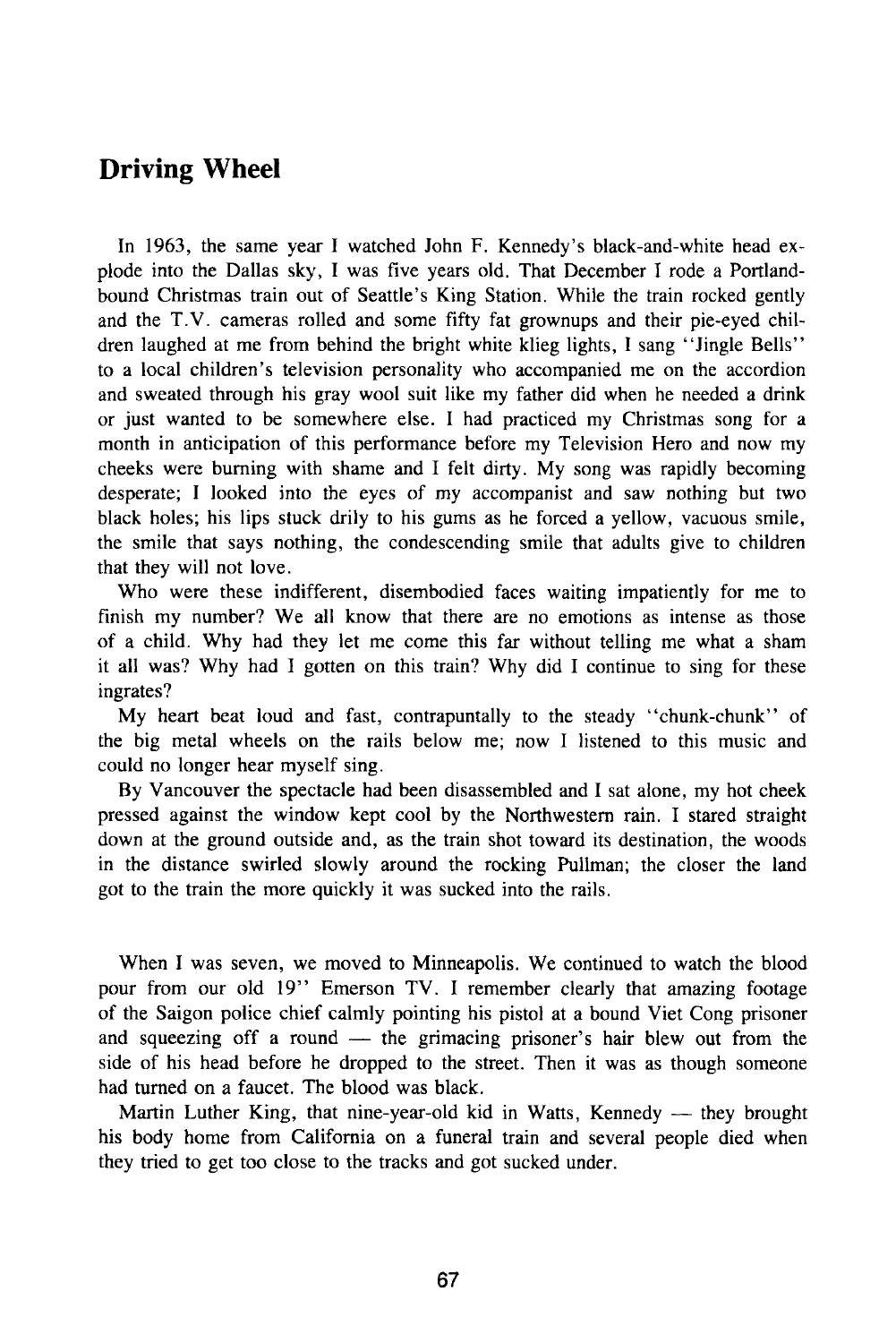Nighttime in the switching yard.

Burlington Northern coupled cars in the yard across 37th street. Whistles blew constantly: four short blasts  $-$  Call for Signals; two long blasts  $-$  Release Brakes and Proceed; one short blast — Apply Brakes. Stop; a succession of short blasts — Alarm! Persons or Livestock on the Track!

When the cars coupled they sounded like Honeywell fragmentation bombs falling out of the sky. Maybe some of those cars contained such materiel. My room was on the second floor of our old, rented, frame house. Sometimes, at night, the cars crashing in the yard would shock me from sleep and, before I knew what I was hearing, I would panic. It was the Apocalypse, World War III, and they had dropped the first bomb on Silver Lake Road. Oh, I was afraid, and I would pray feverishly to the Lord Jesus Christ to save me and my family from a fiery death. I had seen films of the burn victims from Nagasaki and Hiroshima on an NBC special. But .. . I was still cold! Perhaps I was mistaken; it wasn't Armageddon after all. The red glow flickering on my bare white walls was the reflection of the warning lights from three U-50 B diesel locomotives moving in a triple hook-up over in the yard. I padded across cold wooden floorboards to my bedroom window; the frost on the glass splintered those engines into a thousand jagged shards. My mouth was dry with fear, and I absentmindedly licked the thick ice. Where I licked I could see more clearly, and, wrapped in my blanket, I watched the men in the yard assemble trains until the sun came up. Then I got dressed, ate breakfast, and went to school.

There was an older, disabled guy in our neighborhood whom we called Saint Sid because he always had on this holy glow; and he was dark, like a clean-shaven Jesus. When Saint Sid was younger, he used to play under the Silver Lake Bridge over by the yard. We all did. But Sid, a big boy, had been a daredevil; he used to jump the trains and ride them for a few blocks, things like that. Sid's craziest trick was to roll under slow-moving flatcars or boxcars and then roll out the other side. Once clear, he'd throw big cinders back at us and taunt us to follow his lead. Of course, we never did.

One August afternoon, Sid was doing his craziest trick, trying to set a new personal best for the greatest number of successive rolls. His white T-shirt was brown from rolling in the cinders and he was bathed in sweat — it streaked his blackened face. He was trying for his sixteenth roll, the new record, and he was halfway there, lying flat between the tracks, when the train began picking up speed. Sid had to roll out or he'd be dragged to his death; feedcars have a much lower clearance than boxcars, and a string of them was approaching. Terrified, we all yelled at him. It was amazing — he didn't look worried. He just lay there,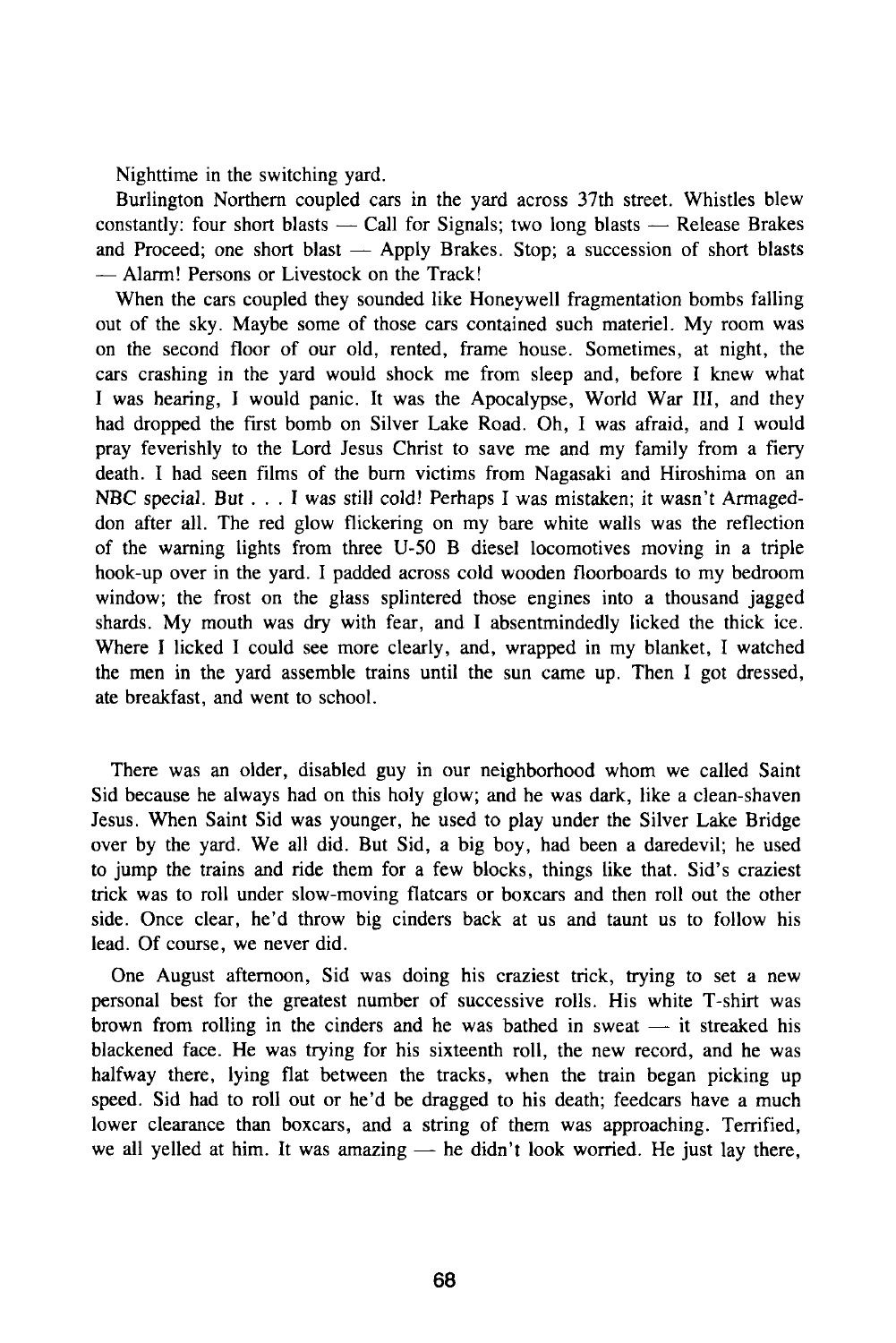musing on how to get out. Then, with both of his strong hands, he grabbed an iron bar passing above him and started moving with the train, his cowboy boots bouncing off the crossties as the train continued to pick up speed. We ran along side the train, wondering what he was going to do next. The train rolled out from under the bridge into the hot summer sun. Sid was laughing! He must have realized the futility of hanging on; either that or he just got tired because he let go suddenly and tried to roll out. He didn't make it. Jesus. The humid Minnesota day blended the stench of creosote, fresh blood, and diesel held down by the heat. Everyone else ran home. I ran up the hill to the Conoco station at Apache Plaza and dialed 911. Sid lost a leg, an arm, and three fingers on his other hand. It took him a year to recover. Trains don't care.

By the time Sid was released from Unity Hospital, he'd already mastered his prostheses. No one dared call him a cripple — his fake arm was as hard as a baseball bat. And when someone gave Sid a hard time, he'd chuckle and say "How'd ya like a wooden foot up your ass?" But Saint Sid wasn't bitter or mean. He kept moving, and he earned his name. He was nice to *everybody.* When we played baseball in the vacant lot on Penrod Lane, Sid could no longer run through the knee-high weeds. But he could still hit; he swung the bat with one arm and I ran for him. When the horns blasted over in the yard, Sid would jerk his head toward the noise, his deep, brown eyes would cloud, and we'd have to yell to get his attention. The rest of us still played beneath the Silver Lake Bridge, but he wouldn't go down there.

There were lots of kids at St. Anthony's who were into hitting up and I'm sorry now to say I was one of them. It has *nothing* to do with how you're raised; I mainlined with kids from every socioeconomic background — privileged and poor. In the winter, we'd take the bus down to Hennepin and score, ride back, go down below the bridge, cook up, and watch the trains shoot by on their way to Chicago or points west. Heroin. Cocaine. Crystal Methedrine. Seconal. We were in Junior High. Minneapolis was on fire.

One day at school, a bunch of girls I knew shot downers and began to O.D. all over the place. We kept hearing ambulance sirens outside as they took someone else away. I was walking to class when this crazed, red-haired beauty we called Sparky fell to the ground in front of me; her head cracked against the linoleum. I don't know why, but I just stepped over her and kept walking. She went into a coma at the hospital and died two days later. That's how it was then. Half the people at her funeral were high. The dirt they shoveled onto her oak coffin was mixed with brown snow.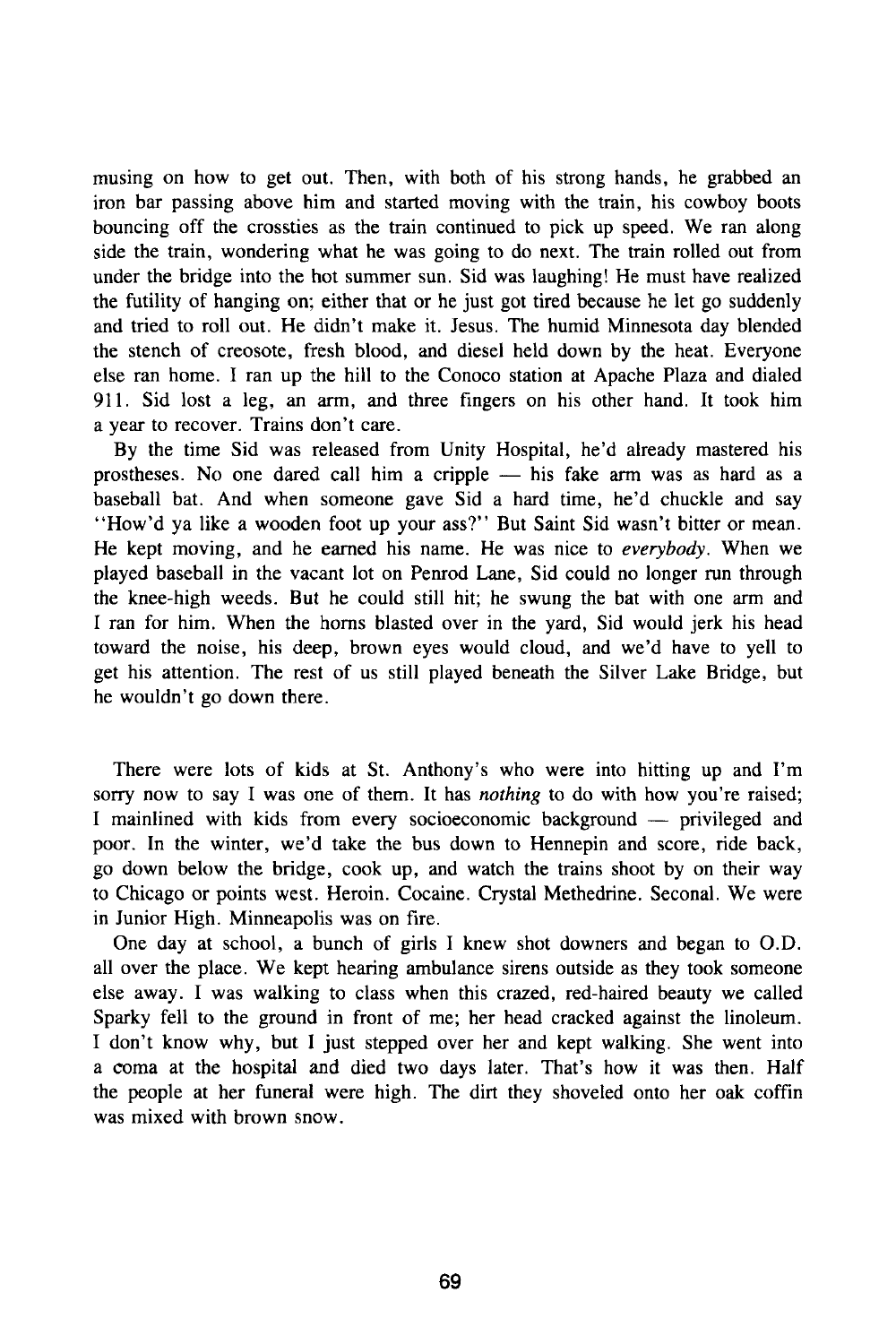Later that winter, I fixed by myself, always a mistake, below the Silver Lake Bridge. I was sitting there on an old railroad tie, looking at the gray tracks on my pale, thin arm. I was wondering why they were called tracks. I thought maybe it's because they scar their bearer the way the railroad scars this land. I thought I could see the blood running through me, and it was running the way a train runs — now slow, now fast, always rhythmic. I rolled down my sleeve and put away my works; I didn't want to get them dirty in the snow. A troop train rolled by, and a hundred clean-cut soldiers stared out at me from Pullman windows. I raised my right arm and extended my middle finger. One recruit saw me, smiled, saluted, and raised his arm high and made the "V, " the peace sign. Then the train was gone, rolling west. I felt flushed, ashamed. It was 1970. I walked home through the snow, got a shovel out of the garage, and headed for the lot on Penrod where I'd run bases for Saint Sid. I was the The Cripple now. I dug beneath the snow, beneath the dead foxtail, into the wet loam. I took the works, rubber surgical tubing, bent aluminum lunchroom spoon, spike, syringe, and what was left of the junk out of my pocket and tossed them into the hole. I filled up the hole. Then I prayed, and went back home.

But I still went below the bridge sometimes, when I wanted to think. I'd read the desperate, obscene messages spray-painted on the struts and walls in fluorescent oranges and blues:

*JANE MULDOON is a NYMPHO, i balled jane muldown on this spot* — *11122169* 

*1 luv Janey Muldoon (Reggie)* 

*You and the U.S. Navy, Reg! White Bear Cagers Pulled a train on Jean Muldoon Homecoming, 69* 

*Jane Muldoon moved to Owatonna* 

*Shit!* 

I prayed that Jane Muldoon's reputation hadn't preceded her.

Overloaded helicopters wobbled into the air from the embassy in Saigon. We watched desperate Vietnamese cling to the runners, then fall to their deaths. Other helicopters, like so many albatrosses, were thrown from aircraft carriers into the South China Sea. It was the height of the recession. My family moved to Iowa. For the first time, we owned land. Our property line bordered the Chicago-Northwestern right-of-way. But the trains only went by twice a day; and their muted, ribbon-track rhythms were soothing now. In the morning, I'd jump the slow train and ride it to school.